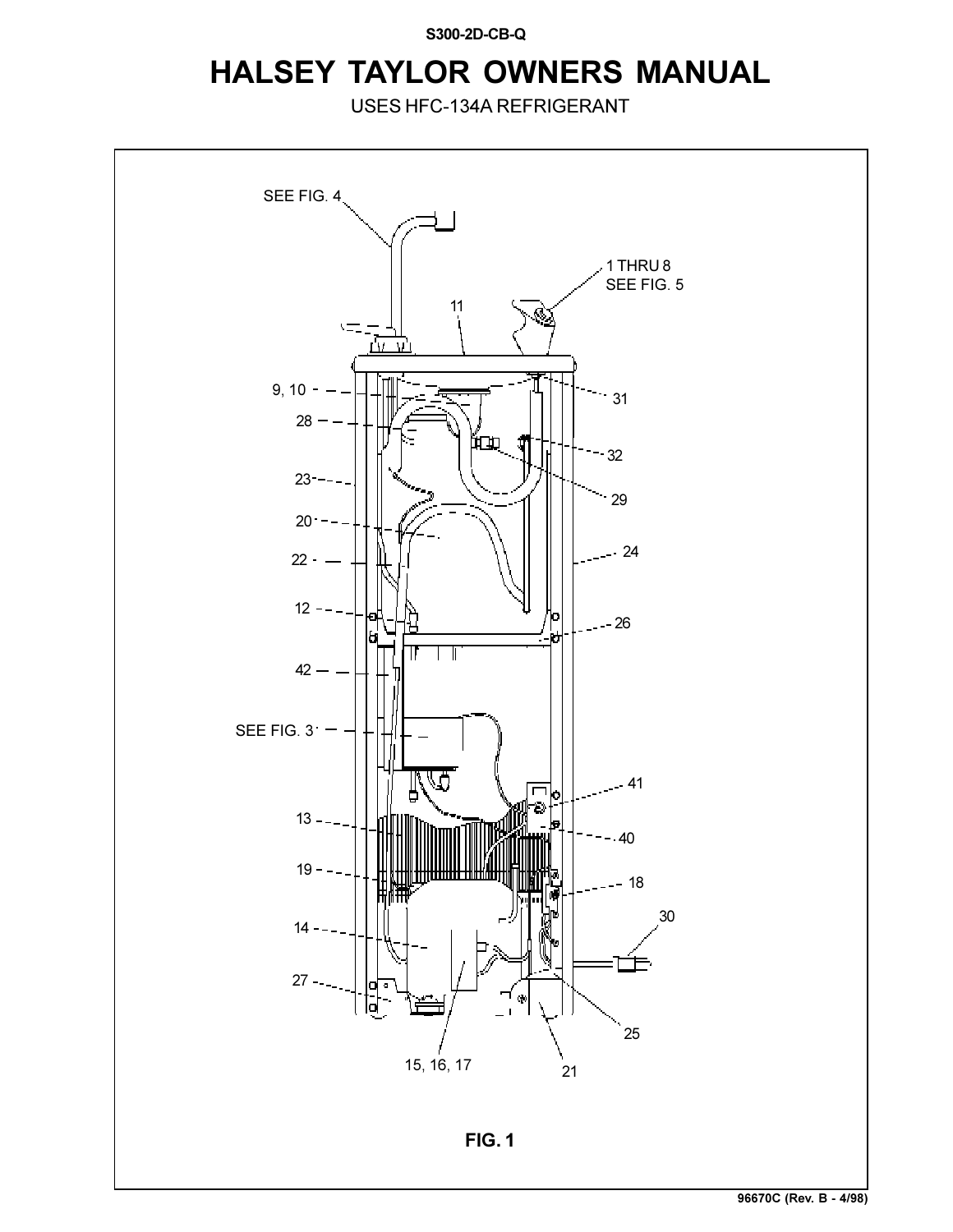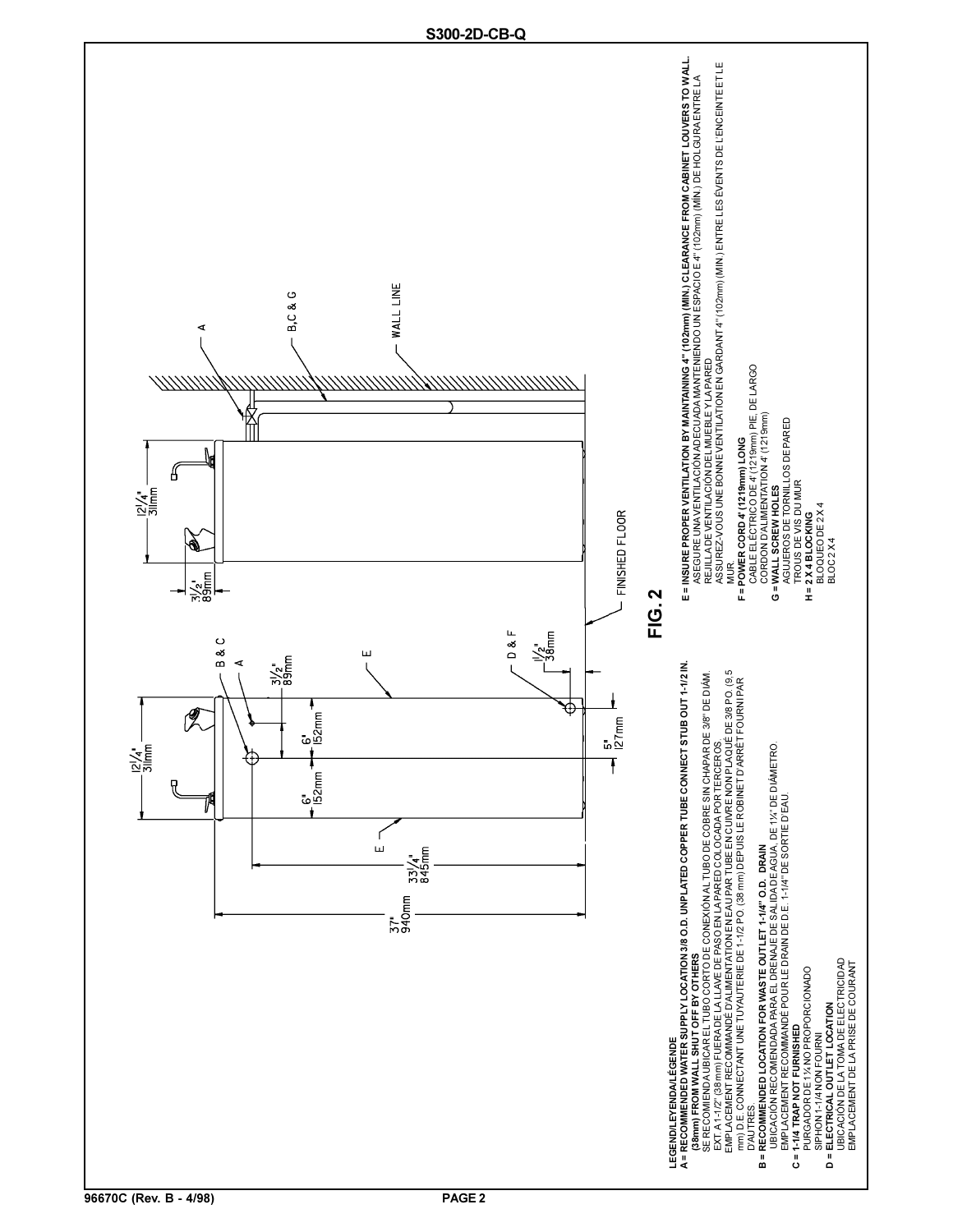## **SERVICING THE HOT CONTROL AND FUSE ASSEMBLY**

- 1. A temperature sensing non-resetable fuse in the wire is located approximately 3" (76mm) from the thermostat. The fuse is located under the retaining bracket (Item 3) in the groove on the heater element jacket (Item 4).
- 2. The thermostat must be used with a washer-spacer (Item 7) and be centered in the heater element jacket for proper temperature control. Locate the heater element jacket about 3/4" (19mm) above the bottom of the tank.
- HOT TANK PARTS LIST 3. The heater element jacket must be fastened **VERY TIGHTLY** to the tank (45+/-10 inch/lbs. of torque on the mounting screw Item 9). Failure to **TIGHTEN** heater element jacket may cause rapid failure of the fuse assembly.

| <b>ITEM NO.</b> | PART. NO. | <b>DESCRIPTION</b>             |
|-----------------|-----------|--------------------------------|
|                 | 22111C    | Heater Clamping Bracket        |
| 2               | 22112C    | Heater Clamping Bracket (thrd) |
| 3               | 22113C    | <b>Retaining Bracket</b>       |
| 4               | 30980C    | Heater Element & Jacket 115V   |
| 5               | 31386C    | Tank & Tube Assy               |
| 6               | 31428C    | <b>Hot Control Assy</b>        |
| 7               | 50787C    | Washer-Spacer                  |
| 8               | 70606C    | Drain Plug                     |
| 9               | 70607C    | Screw 1/4-20 x 3.00" HSHC      |
| 10              | 70640C    | Screw #8-18 x 5/16" HHTC       |
| 11              | 70659C    | <b>Belleville Washer</b>       |
| 12              | 70683C    | 1/4 Union                      |
| 13              | 70793C    | 1/4 Elbow                      |
| 14              | 31397C    | Hot Tank Assy 115V (Serv)      |







**FIG. 4 ITEM 33**